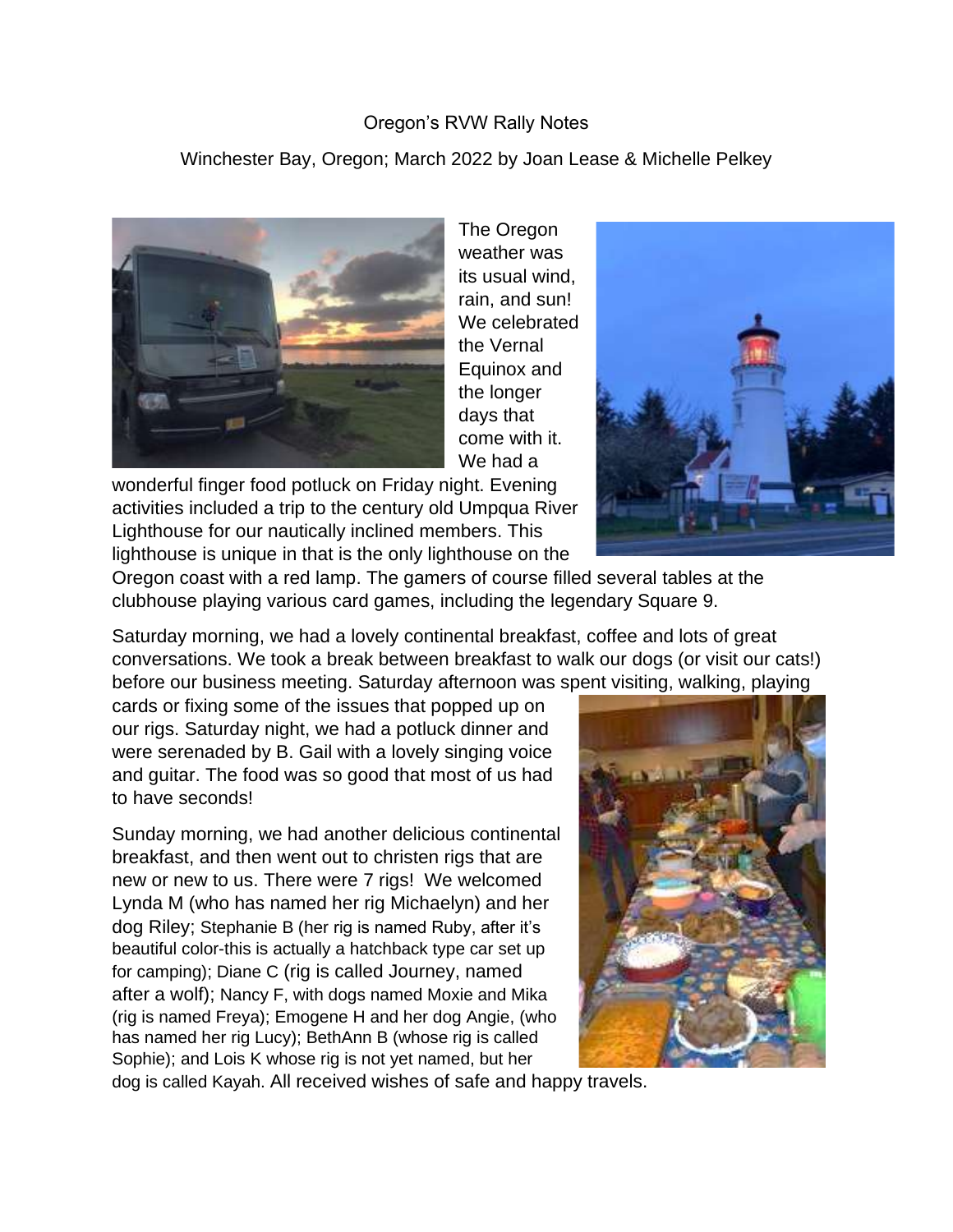

Sunday evening, our group went to Bedrocks by the Bay for dinner. Yum! It's been years since I've had broasted chicken.

It was a great first rally of the season. People visited and got caught up after not really being able to spend time with each other. Hugs and laughter were shared.